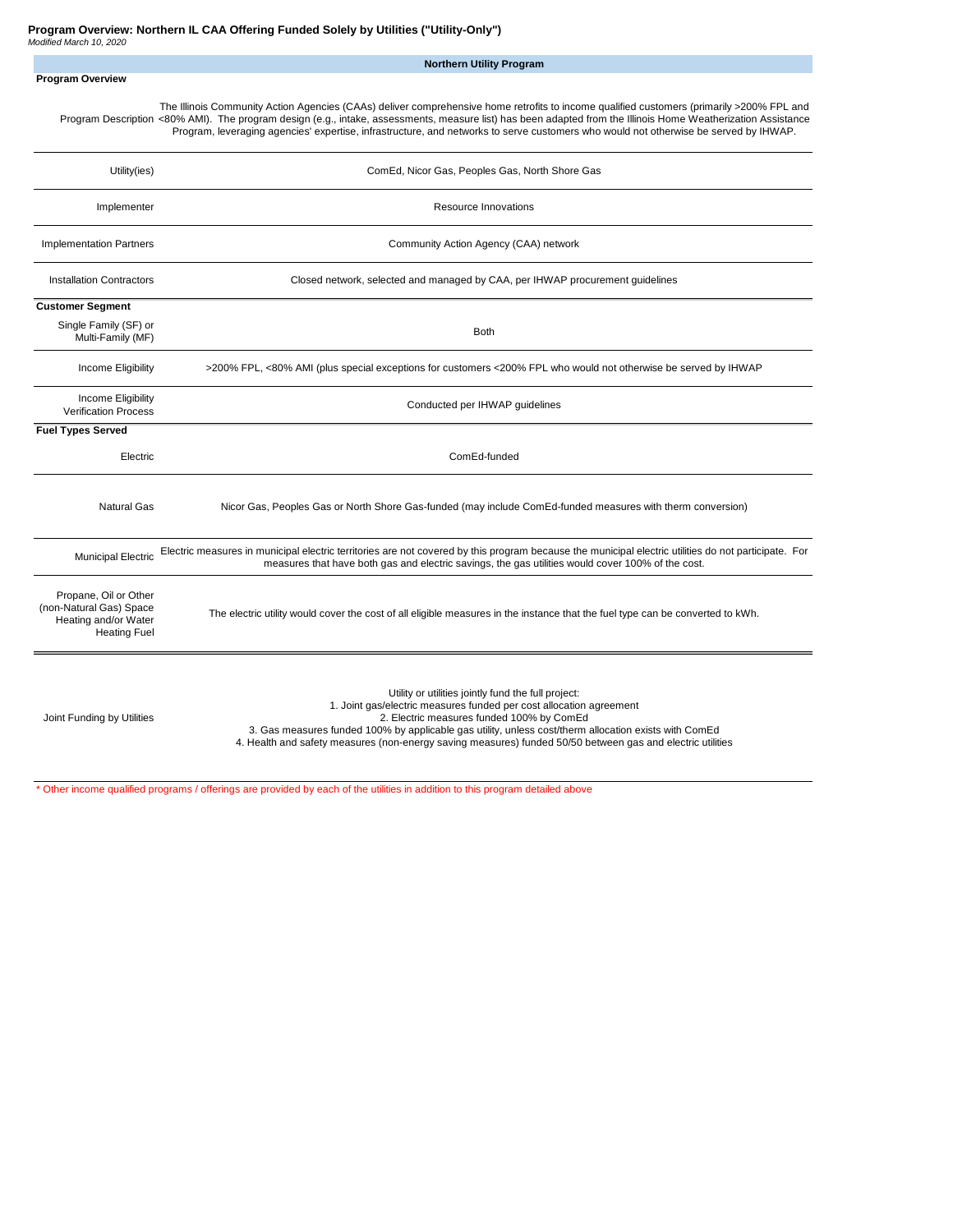**Program Overview: Northern IL CAA Offering Funded Solely by Utilities ("Utility-Only")**

| Modified March 10, 2020                  | <b>Northern Utility Program</b>                                                                                                                                                                                                                                                                                                                                                                                                                                                                                                                                                                                                                                                                                                                                                                                                                                                                                                                                                                                                                                                                                                                                                                                                                                                                                                                                                                                                                                                                                                                                                                                                                                                                                                                                                                                                                                                                                                                                                                                                                                                                                                                                                                                                                                                                                                                                                                                                                                                                                                                                                                                                                                              |  |  |  |  |  |  |  |  |  |
|------------------------------------------|------------------------------------------------------------------------------------------------------------------------------------------------------------------------------------------------------------------------------------------------------------------------------------------------------------------------------------------------------------------------------------------------------------------------------------------------------------------------------------------------------------------------------------------------------------------------------------------------------------------------------------------------------------------------------------------------------------------------------------------------------------------------------------------------------------------------------------------------------------------------------------------------------------------------------------------------------------------------------------------------------------------------------------------------------------------------------------------------------------------------------------------------------------------------------------------------------------------------------------------------------------------------------------------------------------------------------------------------------------------------------------------------------------------------------------------------------------------------------------------------------------------------------------------------------------------------------------------------------------------------------------------------------------------------------------------------------------------------------------------------------------------------------------------------------------------------------------------------------------------------------------------------------------------------------------------------------------------------------------------------------------------------------------------------------------------------------------------------------------------------------------------------------------------------------------------------------------------------------------------------------------------------------------------------------------------------------------------------------------------------------------------------------------------------------------------------------------------------------------------------------------------------------------------------------------------------------------------------------------------------------------------------------------------------------|--|--|--|--|--|--|--|--|--|
| <b>Measures Offered</b>                  |                                                                                                                                                                                                                                                                                                                                                                                                                                                                                                                                                                                                                                                                                                                                                                                                                                                                                                                                                                                                                                                                                                                                                                                                                                                                                                                                                                                                                                                                                                                                                                                                                                                                                                                                                                                                                                                                                                                                                                                                                                                                                                                                                                                                                                                                                                                                                                                                                                                                                                                                                                                                                                                                              |  |  |  |  |  |  |  |  |  |
| <b>Measure</b><br><b>Qualifications:</b> | Most measures are qualified, scoped, and installed per IHWAP guidelines. Minimal modifications were made to select measures with<br>community action agency input to maximize bill savings, health, safety, and comfort of the customer while also serving as many customers as<br>possible within the program budget. For example, IHWAP allows furnace replacement for any furnaces <80% AFUE, regardless of age; the<br>new utility-only guidelines require that a furnace must be 10 years old or in emergency condition in order to be replaced. As another example,<br>agencies are being asked to quantify energy savings before replacing windows and doors as a part of air sealing efforts.                                                                                                                                                                                                                                                                                                                                                                                                                                                                                                                                                                                                                                                                                                                                                                                                                                                                                                                                                                                                                                                                                                                                                                                                                                                                                                                                                                                                                                                                                                                                                                                                                                                                                                                                                                                                                                                                                                                                                                        |  |  |  |  |  |  |  |  |  |
| <b>Measure Incentives:</b>               | All measure incentives (measure costs) include:<br>(a) Material and labor, as agreed upon between CAA and installation contractor following IHWAP guidelines.<br>(b) Program support and admin incurred by CAA (e.g., customer intake, assessment, project management, inspection, administration costs)                                                                                                                                                                                                                                                                                                                                                                                                                                                                                                                                                                                                                                                                                                                                                                                                                                                                                                                                                                                                                                                                                                                                                                                                                                                                                                                                                                                                                                                                                                                                                                                                                                                                                                                                                                                                                                                                                                                                                                                                                                                                                                                                                                                                                                                                                                                                                                     |  |  |  |  |  |  |  |  |  |
|                                          | 100% of total measure cost (including all material, labor and program support / admin cost incurred by the CAA) is funded by utility(ies)                                                                                                                                                                                                                                                                                                                                                                                                                                                                                                                                                                                                                                                                                                                                                                                                                                                                                                                                                                                                                                                                                                                                                                                                                                                                                                                                                                                                                                                                                                                                                                                                                                                                                                                                                                                                                                                                                                                                                                                                                                                                                                                                                                                                                                                                                                                                                                                                                                                                                                                                    |  |  |  |  |  |  |  |  |  |
| Weatherization / Building<br>Shell       | Air Sealing<br>Attic Insulation<br>Wall Insulation<br>Basement / Sidewall Insulation<br>Floor Insulation<br>Rim Joist Insulation<br>Duct Sealing                                                                                                                                                                                                                                                                                                                                                                                                                                                                                                                                                                                                                                                                                                                                                                                                                                                                                                                                                                                                                                                                                                                                                                                                                                                                                                                                                                                                                                                                                                                                                                                                                                                                                                                                                                                                                                                                                                                                                                                                                                                                                                                                                                                                                                                                                                                                                                                                                                                                                                                             |  |  |  |  |  |  |  |  |  |
| <b>HVAC and Thermostats</b>              | Furnaces<br><b>Boilers</b><br><b>Central Air Conditioners</b><br>Room (Wall / Window) Air Conditioners<br>Air Source Heat Pumps<br><b>ECM</b><br>Programmable Thermostats<br>Advanced (Smart) Thermostats                                                                                                                                                                                                                                                                                                                                                                                                                                                                                                                                                                                                                                                                                                                                                                                                                                                                                                                                                                                                                                                                                                                                                                                                                                                                                                                                                                                                                                                                                                                                                                                                                                                                                                                                                                                                                                                                                                                                                                                                                                                                                                                                                                                                                                                                                                                                                                                                                                                                    |  |  |  |  |  |  |  |  |  |
| <b>Water Heating</b>                     | Natural Gas and Electric Water Heaters<br>Bathroom and Kitchen Aerators<br>Showerheads<br>Pipe Insulation<br>Water Heater Wrap (Electric)                                                                                                                                                                                                                                                                                                                                                                                                                                                                                                                                                                                                                                                                                                                                                                                                                                                                                                                                                                                                                                                                                                                                                                                                                                                                                                                                                                                                                                                                                                                                                                                                                                                                                                                                                                                                                                                                                                                                                                                                                                                                                                                                                                                                                                                                                                                                                                                                                                                                                                                                    |  |  |  |  |  |  |  |  |  |
| Lighting and<br>Miscellaneous Electric   | LED Bulbs (indoor and outdoor)<br><b>Smart Power Strips</b>                                                                                                                                                                                                                                                                                                                                                                                                                                                                                                                                                                                                                                                                                                                                                                                                                                                                                                                                                                                                                                                                                                                                                                                                                                                                                                                                                                                                                                                                                                                                                                                                                                                                                                                                                                                                                                                                                                                                                                                                                                                                                                                                                                                                                                                                                                                                                                                                                                                                                                                                                                                                                  |  |  |  |  |  |  |  |  |  |
| Appliances                               | Refrigerator                                                                                                                                                                                                                                                                                                                                                                                                                                                                                                                                                                                                                                                                                                                                                                                                                                                                                                                                                                                                                                                                                                                                                                                                                                                                                                                                                                                                                                                                                                                                                                                                                                                                                                                                                                                                                                                                                                                                                                                                                                                                                                                                                                                                                                                                                                                                                                                                                                                                                                                                                                                                                                                                 |  |  |  |  |  |  |  |  |  |
| Ventilation                              | <b>Exhaust Fans</b>                                                                                                                                                                                                                                                                                                                                                                                                                                                                                                                                                                                                                                                                                                                                                                                                                                                                                                                                                                                                                                                                                                                                                                                                                                                                                                                                                                                                                                                                                                                                                                                                                                                                                                                                                                                                                                                                                                                                                                                                                                                                                                                                                                                                                                                                                                                                                                                                                                                                                                                                                                                                                                                          |  |  |  |  |  |  |  |  |  |
| <b>Health and Safety</b>                 | 1. Installation of Smoke Detectors and Carbon Monoxide detectors; and fire extinguishers when solid fuel sources are utilized;<br>2. Installation/Repair of exhaust fans in kitchens and bathrooms in accordance with ASHRAE 62.2 protocols;<br>3. Correcting/Repairing unsafe or ineffective dryer venting;<br>4. Correcting/Repairing leaking fuel supply lines;<br>5. Correcting/Repairing improper or ineffective HVAC venting (such as installing a chimney liner);<br>6. Heating System repair and/or replacement must have OCA approval;<br>7. Repairing/Replacing Air Conditioning units in homes where at-risk, medically certified/necessitated occupants' dwell;<br>8. Water Heater repair and/or replacement must have OCA approval;<br>9. Remediation of conditions that may lead to or promote biological concerns and unsanitary conditions;<br>10. Electrical repairs/upgrades necessary for weatherization measures and where the health and safety of the occupant is at risk;<br>11. Minor correction of moisture and mold creating conditions when necessary to ensure the long-term stability and durability of the<br>weatherization measures and the clients' long-term health and safety;<br>12. Gutter or downspout work when necessary to promote positive site drainage and to stop or prevent moisture/mold mildew conditions;<br>13. Sump Pump repair, replacement, installation, and/or covers necessary to keep seepage water out of the dwelling to stop or prevent<br>moisture/mold mildew conditions:<br>14. Sealing of foundation cracks, the installation vapor barriers, sump pump covers to lower the risk of radon to occupants;<br>15. Repair stairs and/or replacing hand railings for workers (and occupants) health/safety;<br>16. Pest Removal, as outlined in WPN 17-7;<br>17. RRP lead safe work-related activities;<br>18. Oven/Stove repair and replacement (Note: DOE funding cannot be used for oven replacement, only repairs);<br>19. Lead testing of painted surfaces in homes built prior to 1978. Note: if an agency does not wish to perform lead testing, they may assume<br>the home built prior to 1978 contains lead. RRP practices should be followed if assuming the presence of lead.<br>20. Asbestos Testing in accordance with the Asbestos Hazard Emergency Response Act of 1986 sample collection method. The sample must<br>be taken by a certified individual and the test must be completed by a certified testing facility. If testing is performed, documentation must be<br>present in the client file.<br>21. Other Health and Safety related costs as deemed appropriate, must have OCA approval. |  |  |  |  |  |  |  |  |  |

\* Other income qualified programs / offerings are provided by each of the utilities in addition to this program detailed above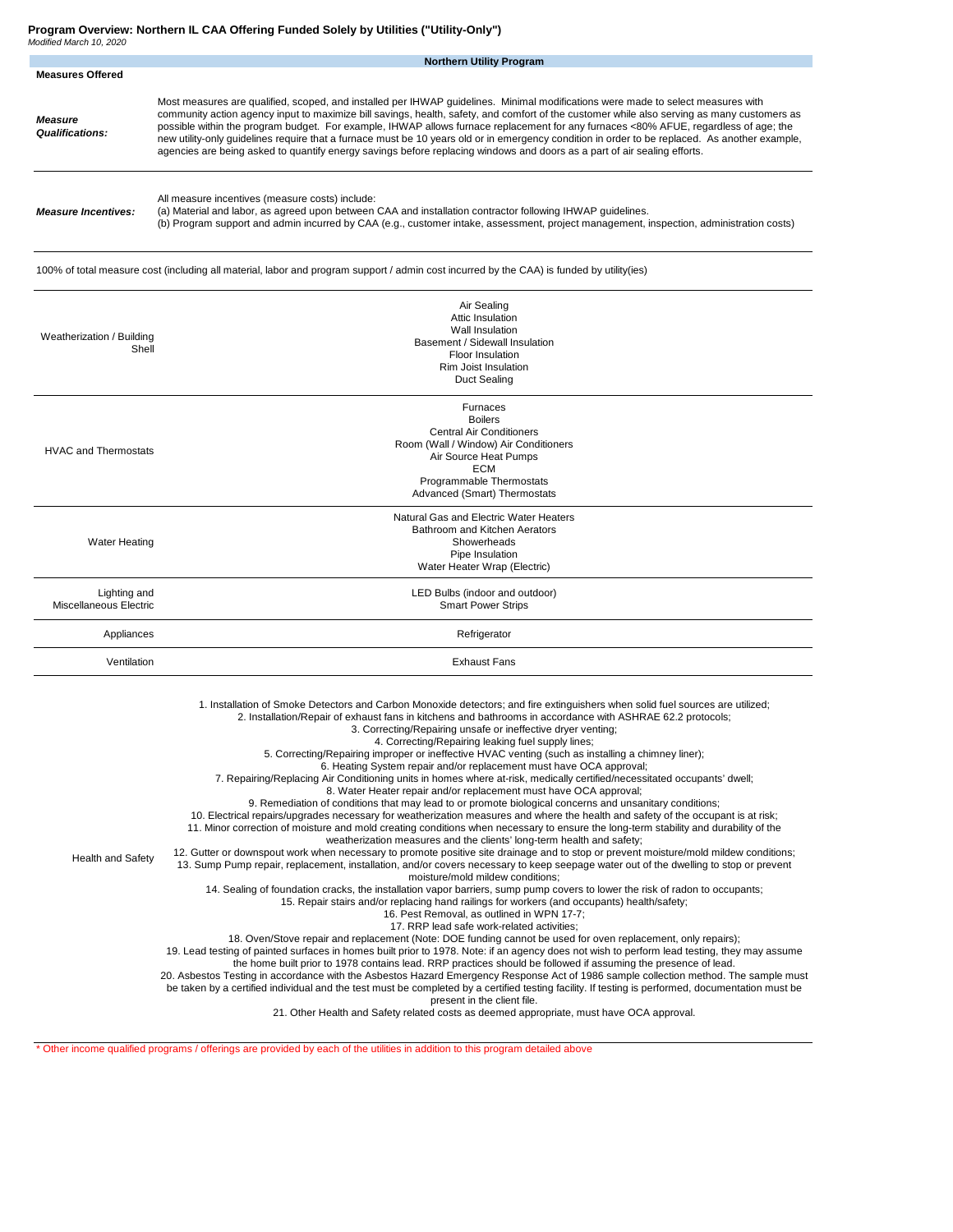## **Northern IL Community Action Agency - Utility-Only Program Overview - Performance** *Modified March 10, 2020*

**Annual Program Goals and Performance**

| 2018                            |             | <b>Single Family</b>           |                      |                    |                                              |             |           | <b>Multi-Family</b> |                    | Single Family / Multi-Family Combined        |                                       |             |                          |                    |
|---------------------------------|-------------|--------------------------------|----------------------|--------------------|----------------------------------------------|-------------|-----------|---------------------|--------------------|----------------------------------------------|---------------------------------------|-------------|--------------------------|--------------------|
|                                 | ComEd       | Nicor Gas                      | Peoples Gas          | North Shore<br>Gas | <b>Total Northern IL</b><br>(Territory-Wide) | ComEd       | Nicor Gas | Peoples Gas         | North Shore<br>Gas | <b>Total Northern IL</b><br>(Territory-Wide) | ComEd                                 | Nicor Gas   | Peoples Gas              | North Shore<br>Gas |
| <b>Incentive Spend</b>          | \$776,220   | \$338,488                      | \$0                  | \$38,577           | \$1,153,285                                  | \$926,905   | \$31,156  | \$0                 | \$89,186           | \$1,047,248                                  | \$1,703,124                           | \$369,644   | \$0                      | \$127,764          |
| Savings Actual                  | 577,277     | 15,801                         | $\Omega$             | 2,056              | kWh: 577,277<br>therms: 17,858               | 330,542     | $\Omega$  | $\Omega$            | 10,132             | kWh: 330.542<br>therms: 10,132               | 907,819                               | 15,801      | $\mathbf{r}$             | 12,188             |
| <b>Participation Actuals</b>    | 88          | 63                             | $\Omega$             |                    | 93                                           | 167         | 96        | $\Omega$            | 155                | 167                                          | 255                                   | 159         | $\overline{\phantom{a}}$ | 160                |
| Actual Incentive \$ / Savings   | \$1.34      | \$21.42 n/a                    |                      | \$18.76            | n/a                                          | \$2.80      | n/a       | n/a                 | \$8.80             | n/a                                          | \$1.88                                | \$23.39 n/a |                          | \$10.48            |
| 2019                            |             | <b>Single Family</b>           |                      |                    |                                              |             |           | <b>Multi-Family</b> |                    |                                              | Single Family / Multi-Family Combined |             |                          |                    |
|                                 | ComEd       | Nicor Gas                      | Peoples Gas          | North Shore<br>Gas | <b>Total Northern IL</b><br>(Territory-Wide) | ComEd       | Nicor Gas | Peoples Gas         | North Shore<br>Gas | <b>Total Northern IL</b><br>(Territory-Wide) | ComEd                                 | Nicor Gas   | Peoples Gas              | North Shore<br>Gas |
| <b>Incentives</b>               |             |                                |                      |                    |                                              |             |           |                     |                    |                                              |                                       |             |                          |                    |
| <b>Incentive Budget</b>         | \$3,073,693 | \$2,317,349                    | \$345,592            | \$195,379          | \$5,932,013                                  | \$2,989,084 | \$215,000 | \$0                 | \$105,751          | \$3,309,835                                  | \$6,062,776                           | \$2,532,349 | \$345,592                | \$301,130          |
| <b>Incentive Spend</b>          | \$3,439,930 | \$2,250,392                    | \$351,123            | \$81,944           | \$6,123,388                                  | \$3,142,222 | \$110,949 | \$0                 | \$273,034          | \$3,526,205                                  | \$6,582,152                           | \$2,361,340 | \$351,123                | \$354,978          |
| % to Budget                     | 112%        | 97%                            | 102%                 | 42%                | 103%                                         | 105%        | 52% n/a   |                     | 258%               | 107%                                         | 109%                                  | 93%         | 102%                     | 118%               |
| Savings (kWh or Therms)         |             |                                |                      |                    |                                              |             |           |                     |                    |                                              |                                       |             |                          |                    |
| Savings Goal                    | 1.436.838   | 329.546                        | 16,910               | 13,601             | kWh: 1,436,838<br>therms: 360.057            | 1.631.932   | 43.000    | $\Omega$            | 12.457             | kWh: 1,631,932<br>therms: 55.457             | 3.068.770                             | 372.546     | 16,910                   | 26,058             |
| Savings Actual                  | 1,596,831   | 100,418                        | 17,305               | 4,298              | kWh: 1,596,831<br>therms: 122.021            | 2,704,937   | 2,747     | $\Omega$            | 24,147             | kWh: 2,704,937<br>therms: 26,894             | 4,301,768                             | 103,166     | 17,305                   | 28,444             |
| % to Goal                       | 111%        | 30%                            | 102%                 | 32%                | 111% to kWh<br>34% to therms                 | 166%        | 6%        | 0%                  | 194%               | 166% to kWh<br>48% to therms                 | 140%                                  | 28%         | 102%                     | 109%               |
| <b>Total Homes</b>              |             |                                |                      |                    |                                              |             |           |                     |                    |                                              |                                       |             |                          |                    |
| Participation Actuals           | 374         | 286                            | 37                   | 13                 | 385                                          | 337         | 116       | $\Omega$            | 221                | 337                                          | 711                                   | 402         | 37                       | 234                |
| <b>Incentive \$ per Savings</b> |             |                                |                      |                    |                                              |             |           |                     |                    |                                              |                                       |             |                          |                    |
| Planned Incentive \$ / Savings  | \$2.14      | \$7.03                         | \$20.44              | \$14.37            | n/a                                          | \$1.83      | n/a       | \$0.00              | n/a                | n/a                                          | \$1.98                                | \$6.80      | \$20.44                  | \$11.56            |
| Actual Incentive \$ / Savings   | \$2.15      | \$22.41                        | \$20.29              | n/a                | n/a                                          | \$1.16      | n/a       | #DIV/0!             | n/a                | n/a                                          | \$1.53                                | \$22.89     | \$20.29                  | \$12.48            |
| 2020                            |             |                                | <b>Single Family</b> |                    |                                              |             |           | <b>Multi-Family</b> |                    | <b>Single Family / Multi-Family Combined</b> |                                       |             |                          |                    |
|                                 | ComEd       | Nicor Gas                      | Peoples Gas          | North Shore<br>Gas | <b>Total Northern IL</b><br>(Territory-Wide) | ComEd       | Nicor Gas | Peoples Gas         | North Shore<br>Gas | <b>Total Northern IL</b><br>(Territory-Wide) | ComEd                                 | Nicor Gas   | Peoples Gas              | North Shore<br>Gas |
| <b>Incentives</b>               |             |                                |                      |                    |                                              |             |           |                     |                    |                                              |                                       |             |                          |                    |
| Incentive Budget \$1,530,327.98 |             | \$1,906,217.54 \$180,832.00 \$ |                      | 355.84             | \$3,617,733                                  | \$2,684,774 | \$363,561 | \$0                 | \$264,736          | \$3,313,071                                  | \$4,215,102                           | \$2,269,779 | \$180,832                | \$265,092          |
| Savings (kWh or Therms)         |             |                                |                      |                    |                                              |             |           |                     |                    |                                              |                                       |             |                          |                    |
| Savings Goal                    | 642.177     | 85.923                         | 9.241                | $\Omega$           | kWh: 642,177<br>therms: 95,164               | 2.258.365   | 36.864    | $\Omega$            | 17,649             | kWh: 2,258,365<br>therms: 54,513             | 2.900.542                             | 122.787     | 9.241                    | 17,649             |
| <b>Total Homes</b>              |             |                                |                      |                    |                                              |             |           |                     |                    |                                              |                                       |             |                          |                    |
| <b>Participation Goal</b>       | 226         | 199                            | 35 <sub>1</sub>      | $\Omega$           | 234                                          | 316         | 220       | <sup>o</sup>        | 96                 | 316                                          | 542                                   | 419         | 35                       | 96                 |
| <b>Incentive \$ per Savings</b> |             |                                |                      |                    |                                              |             |           |                     |                    |                                              |                                       |             |                          |                    |
| Planned Incentive \$ / Savings  | \$2.38      | \$22.19                        | \$19.57              | n/a                | n/a                                          | \$1.19      | \$9.86    | \$0.00              | \$15.00            | n/a                                          | \$1.45                                | \$18.49     | \$19.57                  | \$15.02            |
|                                 |             |                                |                      |                    |                                              |             |           |                     |                    |                                              |                                       |             |                          |                    |

## **Footnotes:**

\* Budget and goals listed are annual program targets established between the utility and implementer

\*\* Utility total stipulated IQ portfolio budgets are not addressed in this matrix (Other income qualified programs / offerings are provided by each of the utilities in addition to this program detailed above)

\*\*\* In the Northern Illinois program, community action agencies deliver comprehensive retrofit services to customers who are eligible for IHWAP, which is in addition to the Utility-Only participation data, above. Agencies another within a given year, and therefore spend may shift from IHWAP to non-IHWAP project spend, which is not represented above but is reflected in the CAA Total tab.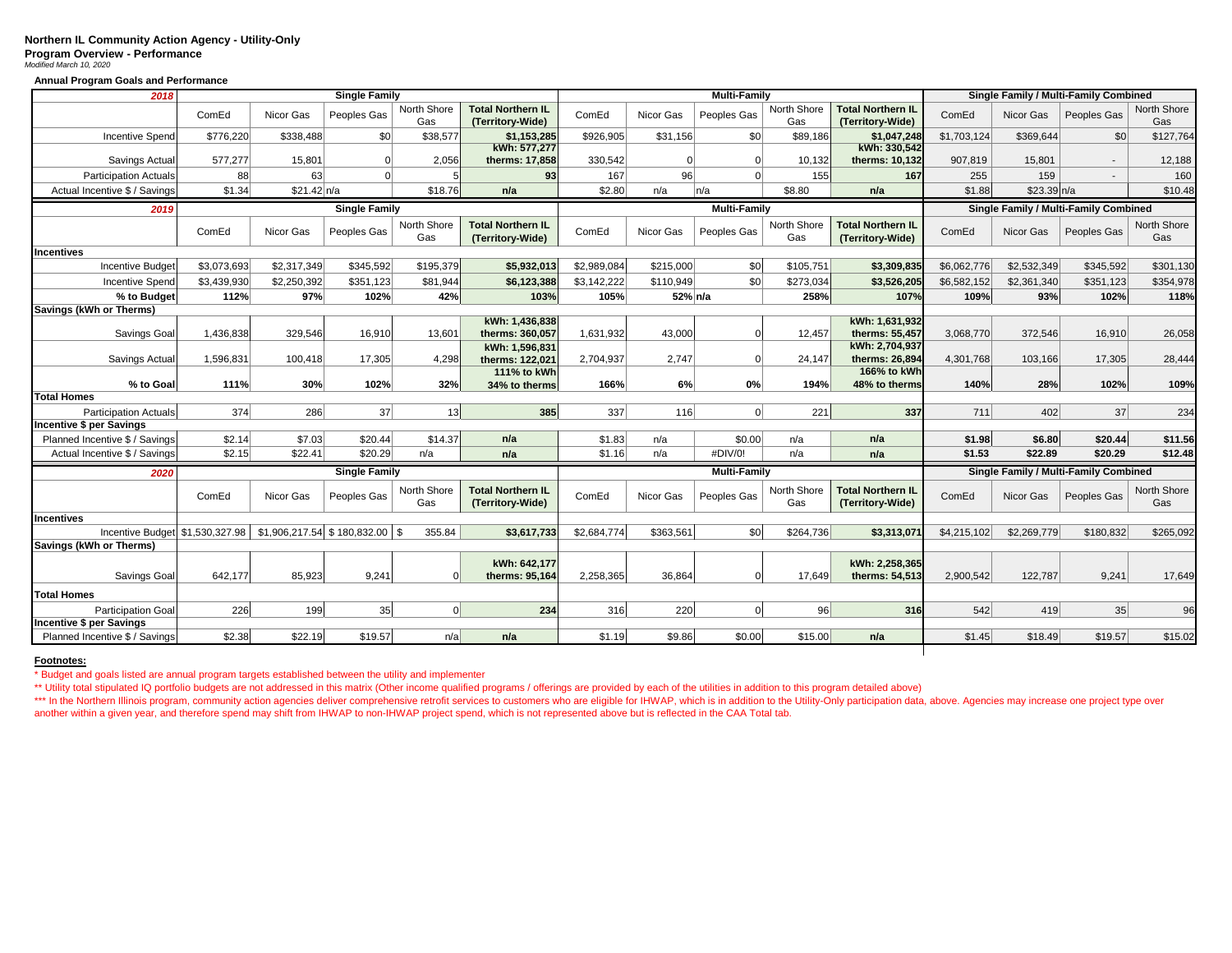## **Northern IL Community Action Agency - Braided with IHWAP Program Overview - Performance** *Modified March 10, 2020*

**Annual Program Goals and Performance**

| 2018                                                   | <b>Single Family</b> |             |                      |                                       |                                              | <b>Multi-Family</b>     |                         |                     |                                         |                                              | Single Family / Multi-Family Combined |                         |                                       |                                           |
|--------------------------------------------------------|----------------------|-------------|----------------------|---------------------------------------|----------------------------------------------|-------------------------|-------------------------|---------------------|-----------------------------------------|----------------------------------------------|---------------------------------------|-------------------------|---------------------------------------|-------------------------------------------|
|                                                        | ComEd                | Nicor Gas   |                      | Peoples Gas North Shore Gas           | <b>Total Northern IL</b><br>(Territory-Wide) | ComEd                   |                         |                     | Nicor Gas   Peoples Gas North Shore Gas | <b>Total Northern IL</b><br>(Territory-Wide) | ComEd                                 |                         |                                       | Nicor Gas Peoples Gas North Shore Gas     |
| <b>Incentives</b>                                      |                      |             |                      |                                       |                                              |                         |                         |                     |                                         |                                              |                                       |                         |                                       |                                           |
| Incentive Budget \$2,496,782                           |                      | \$3,582,513 | \$412,021            | \$238,471                             | \$6,729,787                                  |                         | \$1,700,000 \$1,942,808 | \$446,459           | \$34,687                                | \$4,123,954                                  | \$4,196,782 \$5,525,321               |                         | \$858,480                             | \$273,158                                 |
| Incentive Spend \$1,640,572                            |                      | \$596,253   | \$148,517            | \$271,302                             | \$2,656,644                                  | \$644,015               | \$0                     | \$838,617           | \$0                                     | \$1,482,633                                  | \$2,284,588                           | \$596,253               | \$987,135                             | \$271,302                                 |
| % to Budget                                            | 66%                  | 17%         | 36%                  | 114%                                  | 39%                                          | 38%                     | 0%                      | 188%                | 0%                                      | 36%                                          | 54%                                   | 11%                     | 115%                                  | 99%                                       |
| <b>Savings (kWh or Therms)</b>                         |                      |             |                      |                                       |                                              |                         |                         |                     |                                         |                                              |                                       |                         |                                       |                                           |
|                                                        |                      |             |                      |                                       | kWh: 2,400,606                               |                         |                         |                     |                                         | kWh: 1,433,315                               |                                       |                         |                                       |                                           |
| Savings Goal                                           | 2,400,606            | 864,557     | 64,831               | 37,523                                | therms: 966,911                              | 1,433,315               | 349,939                 | 52,455              | 4,075                                   | therms: 406,469                              | 3,833,921                             | 1,214,496               | 117,286                               | 41,598                                    |
| Savings Actual                                         | 1,818,445            | 55,098      | 13,216               | 23,714                                | kWh: 1,818,445<br>therms: 92,028             | 434,533                 | $\overline{0}$          | 245,179             | $\Omega$                                | kWh: 434,533<br>therms: 245,179              | 2,252,978                             | 55,098                  | 258,394                               | 23,714                                    |
|                                                        |                      |             |                      |                                       | 76% to kWh                                   |                         |                         |                     |                                         | 30% to kWh                                   |                                       |                         |                                       |                                           |
| % to Goal                                              | 76%                  | 6%          | 20%                  | 63%                                   | 9.5% to therms                               | 30%                     | 0%                      | 467%                | 0%                                      | 60% to therms                                | 59%                                   | 5%                      | 220%                                  | 57%                                       |
|                                                        |                      |             |                      |                                       |                                              |                         |                         |                     |                                         |                                              |                                       |                         |                                       |                                           |
| <b>Total Homes</b>                                     |                      |             |                      |                                       |                                              |                         |                         |                     |                                         |                                              |                                       |                         |                                       |                                           |
| <b>Participation Goal</b>                              | 1200                 | 839         | 152                  | 89                                    | 1200                                         | 2065                    | $\Omega$                | 627                 | 48                                      | 2065                                         | 3265                                  | 839                     | 779                                   | 137                                       |
| <b>Participation Actuals</b>                           | 280                  | 178         | 28                   | 51                                    | 283                                          | 179                     | $\Omega$                | 179                 | $\Omega$                                | 179                                          | 459                                   | 178                     | 207                                   | 51                                        |
| % to Goal                                              | 23%                  | 21%         | 18%                  | 57%                                   | 24%                                          | 9%                      | 0%                      | 29%                 | 0%                                      | 9%                                           | 14%                                   | 21%                     | 27%                                   | 37%                                       |
| <b>Incentive \$ per Savings</b>                        |                      |             |                      |                                       |                                              |                         |                         |                     |                                         |                                              |                                       |                         |                                       |                                           |
| Planned Incentive \$ / Savings                         | \$1.04               | \$4.14      | \$6.36               | \$6.36                                | n/a                                          | \$1.19                  | \$5.55                  | \$8.51              | \$8.51                                  | n/a                                          | \$1.09                                | \$4.55                  | \$7.32                                | \$6.57                                    |
| Actual Incentive \$ / Savings                          | \$0.90               | \$10.82     | \$11.24              | \$11.44                               | n/a                                          | \$1.48                  | n/a                     | \$3.42              | n/a                                     | n/a                                          | \$1.01                                | \$10.82                 | \$3.82                                | \$11.44                                   |
| 2019                                                   |                      |             | <b>Single Family</b> |                                       |                                              |                         |                         | <b>Multi-Family</b> |                                         |                                              |                                       |                         | Single Family / Multi-Family Combined |                                           |
|                                                        | ComEd                | Nicor Gas   |                      | Peoples Gas North Shore Gas           | <b>Total Northern IL</b>                     | ComEd                   |                         |                     | Nicor Gas Peoples Gas North Shore Gas   | <b>Total Northern IL</b>                     | ComEd                                 |                         |                                       | Nicor Gas   Peoples Gas   North Shore Gas |
|                                                        |                      |             |                      |                                       | (Territory-Wide)                             |                         |                         |                     |                                         | (Territory-Wide)                             |                                       |                         |                                       |                                           |
| <b>Incentives</b>                                      |                      |             |                      |                                       |                                              |                         |                         |                     |                                         |                                              |                                       |                         |                                       |                                           |
| Incentive Budget \$1,960,594                           |                      | \$1,182,651 | \$286,821            | \$4,330                               |                                              | \$3,434,396 \$1,580,313 | \$0                     | \$649,613           | \$0                                     | \$2,229,926                                  |                                       | \$3,540,907 \$1,182,651 | \$936,434                             | \$4,330                                   |
| Incentive Spend \$1,504,818                            |                      | \$1,086,657 | \$281,210            | \$0                                   | \$2,872,685                                  | \$1,354,456             | \$0                     | \$336,073           | \$0                                     | \$1,690,529                                  | \$2,859,274                           | \$1,086,657             | \$617,283                             | \$0                                       |
| % to Budget                                            | 77%                  | 92%         | 98%                  | 0%                                    | 84%                                          | 86%                     | 0%                      | 52%                 | 0%                                      | 76%                                          | 81%                                   | 92%                     | 66%                                   | 0%                                        |
| Savings (kWh or Therms)                                |                      |             |                      |                                       |                                              |                         |                         |                     |                                         |                                              |                                       |                         |                                       |                                           |
|                                                        |                      |             |                      |                                       | kWh: 1,633,500                               |                         |                         |                     |                                         | kWh: 3,661,300                               |                                       |                         |                                       |                                           |
| Savings Goal                                           | 1,633,500            | 124,410     | 27,432               | 504                                   | therms: 152,346<br>kWh: 1,591,166            | 3,661,300               | $\overline{0}$          | 112,527             |                                         | therms: 112,527<br>kWh: 3,294,040            | 5,294,800                             | 124,410                 | 139,959                               | 504                                       |
| Savings Actual                                         | 1,191,890            | 84,501      | 22,573               | $\Omega$                              | therms: 107,074                              | 3,294,040               | $\Omega$                | 18,642              | $\Omega$                                | therms: 18,642                               | 4,485,930                             | 84,501                  | 41,215                                | $\bf 0$                                   |
|                                                        |                      |             |                      |                                       | 73% to kWh                                   |                         |                         |                     |                                         | 90% to kWh                                   |                                       |                         |                                       |                                           |
| % to Goal                                              | 73%                  | 68%         | 82%                  | 0%                                    | 70% to therms                                | 90%                     | 0%                      | 17%                 | 0%                                      | 17% to therms                                | 85%                                   | 68%                     | 29%                                   | 0%                                        |
| <b>Total Homes</b>                                     |                      |             |                      |                                       |                                              |                         |                         |                     |                                         |                                              |                                       |                         |                                       |                                           |
|                                                        |                      |             |                      |                                       |                                              |                         | $\overline{0}$          |                     | $\Omega$                                |                                              |                                       | 319                     |                                       |                                           |
| Participation Goal                                     | 363                  | 319         | 65                   |                                       | 363                                          | 353                     | $\Omega$                | 191                 | $\Omega$                                | 353                                          | 716                                   |                         | 256                                   |                                           |
| <b>Participation Actuals</b>                           | 306                  | 244         | 51                   | $\Omega$                              | 319                                          | 284                     |                         | 284                 |                                         | 325                                          | 590                                   | 244                     | 335                                   | $\mathbf 0$                               |
| % to Goal                                              | 84%                  | 76%         | 78%                  | 0%                                    | 88%                                          | 80%                     | 0%                      | 149%                | 0%                                      | 92%                                          | 82%                                   | 76%                     | 131%                                  | 0%                                        |
| <b>Incentive \$ per Savings</b>                        |                      |             |                      | \$8.59                                | n/a                                          | \$0.43                  |                         |                     |                                         |                                              |                                       |                         |                                       |                                           |
| Planned Incentive \$ / Savings                         | \$1.20               | \$9.51      | \$10.46              |                                       |                                              |                         | n/a                     | \$5.77              | n/a                                     | n/a                                          | \$0.67                                | \$9.51                  | \$6.69                                | n/a                                       |
| Actual Incentive \$ / Savings                          | \$1.26               | \$12.86     | \$12.46              | n/a                                   | n/a                                          | \$0.41                  | n/a                     | \$18.03             | n/a                                     | n/a                                          | \$0.64                                | \$12.86                 | \$14.98                               | n/a                                       |
| 2020                                                   |                      |             | <b>Single Family</b> |                                       |                                              |                         |                         | <b>Multi-Family</b> |                                         |                                              |                                       |                         | Single Family / Multi-Family Combined |                                           |
|                                                        | ComEd                |             |                      | Nicor Gas Peoples Gas North Shore Gas | <b>Total Northern IL</b>                     | ComEd                   |                         |                     | Nicor Gas Peoples Gas North Shore Gas   | <b>Total Northern IL</b>                     | ComEd                                 |                         |                                       | Nicor Gas Peoples Gas North Shore Gas     |
|                                                        |                      |             |                      |                                       | (Territory-Wide)                             |                         |                         |                     |                                         | (Territory-Wide)                             |                                       |                         |                                       |                                           |
| Incentives<br>Incentive Budget \$1,831,007 \$1,347,770 |                      |             | \$259,158            | \$31,919                              |                                              | \$3,469,855 \$1,104,116 | \$0                     | \$451,459           | \$0                                     | \$1,555,575                                  |                                       | \$2,935,123 \$1,347,770 | \$710,617                             | \$31,919                                  |
| Savings (kWh or Therms)                                |                      |             |                      |                                       |                                              |                         |                         |                     |                                         |                                              |                                       |                         |                                       |                                           |
|                                                        |                      |             |                      |                                       | kWh: 1,679,823                               |                         |                         |                     |                                         | kWh: 2.453.591                               |                                       |                         |                                       |                                           |
| Savings Goal                                           | 1,679,823            | 99,602      | 20,799               | 2,790                                 | therms: 123,191                              | 2,453,591               | $\Omega$                | 30,097              | $\Omega$                                | therms: 30,097                               | 4,133,414                             | 99,602                  | 50,896                                | 2,790                                     |
| <b>Total Homes</b>                                     |                      |             |                      |                                       |                                              |                         |                         |                     |                                         |                                              |                                       |                         |                                       |                                           |
| <b>Participation Goal</b>                              | 395                  | 342         | 47                   | $6\phantom{1}$                        | 395                                          | 299                     | $\overline{0}$          | 299                 | $\Omega$                                | 299                                          | 694                                   | 342                     | 346                                   | 6                                         |
| <b>Incentive \$ per Savings</b>                        |                      |             |                      |                                       |                                              |                         |                         |                     |                                         |                                              |                                       |                         |                                       |                                           |
| Planned Incentive \$ / Savings                         | \$1.09               | \$14.00     | \$12.46              | \$11.44                               | n/a                                          | \$0.45                  |                         | \$15.00             |                                         | n/a                                          | \$0.71                                | \$13.53                 | \$13.96 n/a                           |                                           |

**Footnotes:**

\* Budget and goals listed are annual program targets established between the utility and implementer

\*\* Utility total stipulated IQ portfolio budgets are not addressed in this matrix (Other income qualified programs / offerings are provided by each of the utilities in addition to this program detailed above) Agencies may given year, and therefore spend may shift from IHWAP to non-IHWAP project spend, which is not represented above but is reflected in the CAA Total tab.